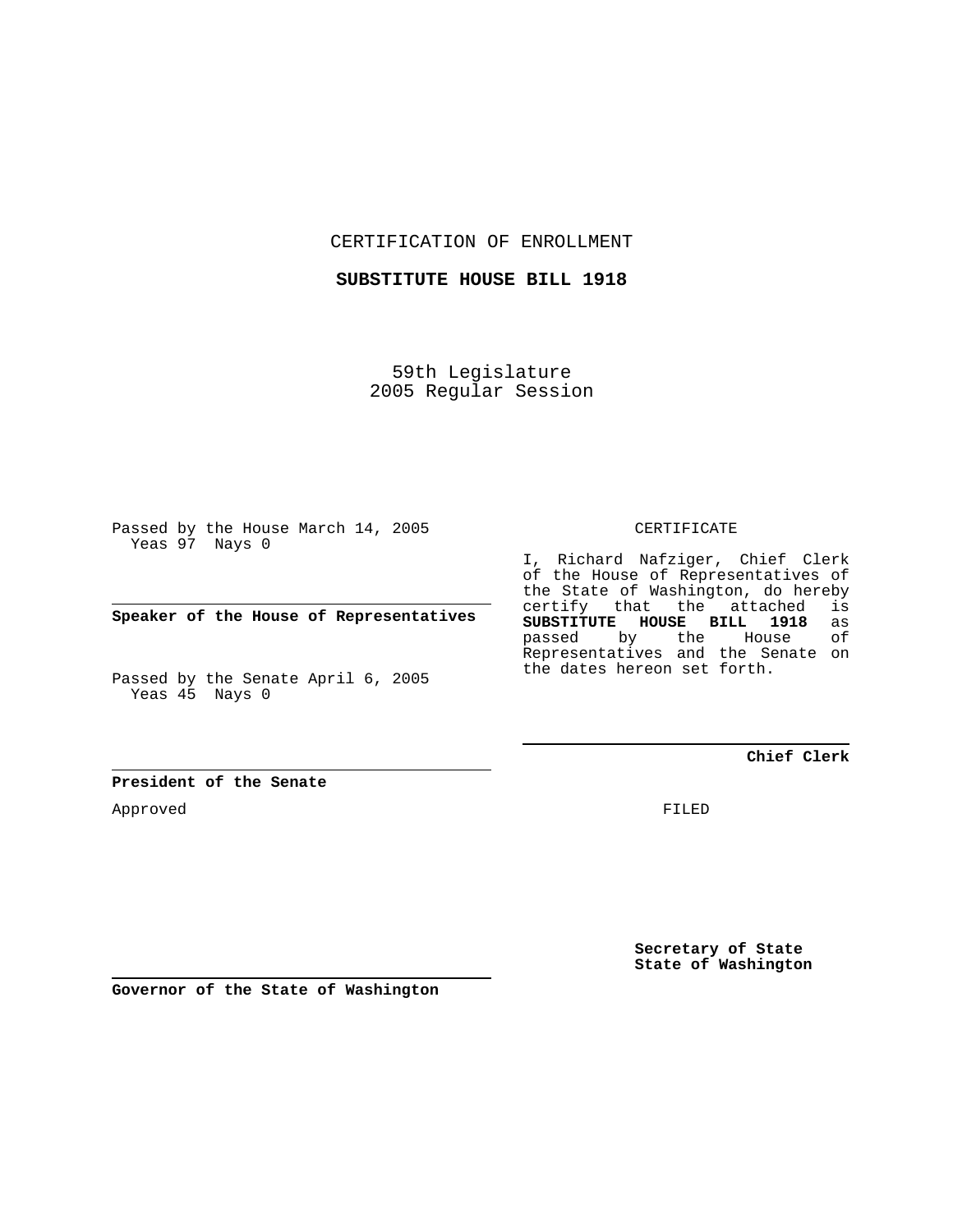## **SUBSTITUTE HOUSE BILL 1918** \_\_\_\_\_\_\_\_\_\_\_\_\_\_\_\_\_\_\_\_\_\_\_\_\_\_\_\_\_\_\_\_\_\_\_\_\_\_\_\_\_\_\_\_\_

\_\_\_\_\_\_\_\_\_\_\_\_\_\_\_\_\_\_\_\_\_\_\_\_\_\_\_\_\_\_\_\_\_\_\_\_\_\_\_\_\_\_\_\_\_

Passed Legislature - 2005 Regular Session

## **State of Washington 59th Legislature 2005 Regular Session**

**By** House Committee on Commerce & Labor (originally sponsored by Representatives Conway, Wood and Chase)

READ FIRST TIME 03/02/05.

 AN ACT Relating to implementing recommendation no. 2 of the joint legislative audit and review committee's report no. 98-9 with regard to reporting of industrial insurance injuries; amending RCW 51.28.020, 51.28.020, and 51.28.080; adding a new section to chapter 51.28 RCW; providing an effective date; and providing an expiration date.

BE IT ENACTED BY THE LEGISLATURE OF THE STATE OF WASHINGTON:

 NEW SECTION. **Sec. 1.** A new section is added to chapter 51.28 RCW to read as follows:

(1) The legislature finds that:

 (a) In 1998, the joint legislative audit and review committee, in its performance audit of the Washington industrial insurance system, reported that one of the most significant causes for delayed benefit payments to workers and lack of employer involvement in claims was the manner in which claims were reported. Under this system of reporting, the worker generally reports the injury to a physician who, in turn, reports the injury to the department.

 (b) The performance audit further reported that adopting a system in which the employee reports to the employer and the employer reports to the department would speed the first payment of benefits to the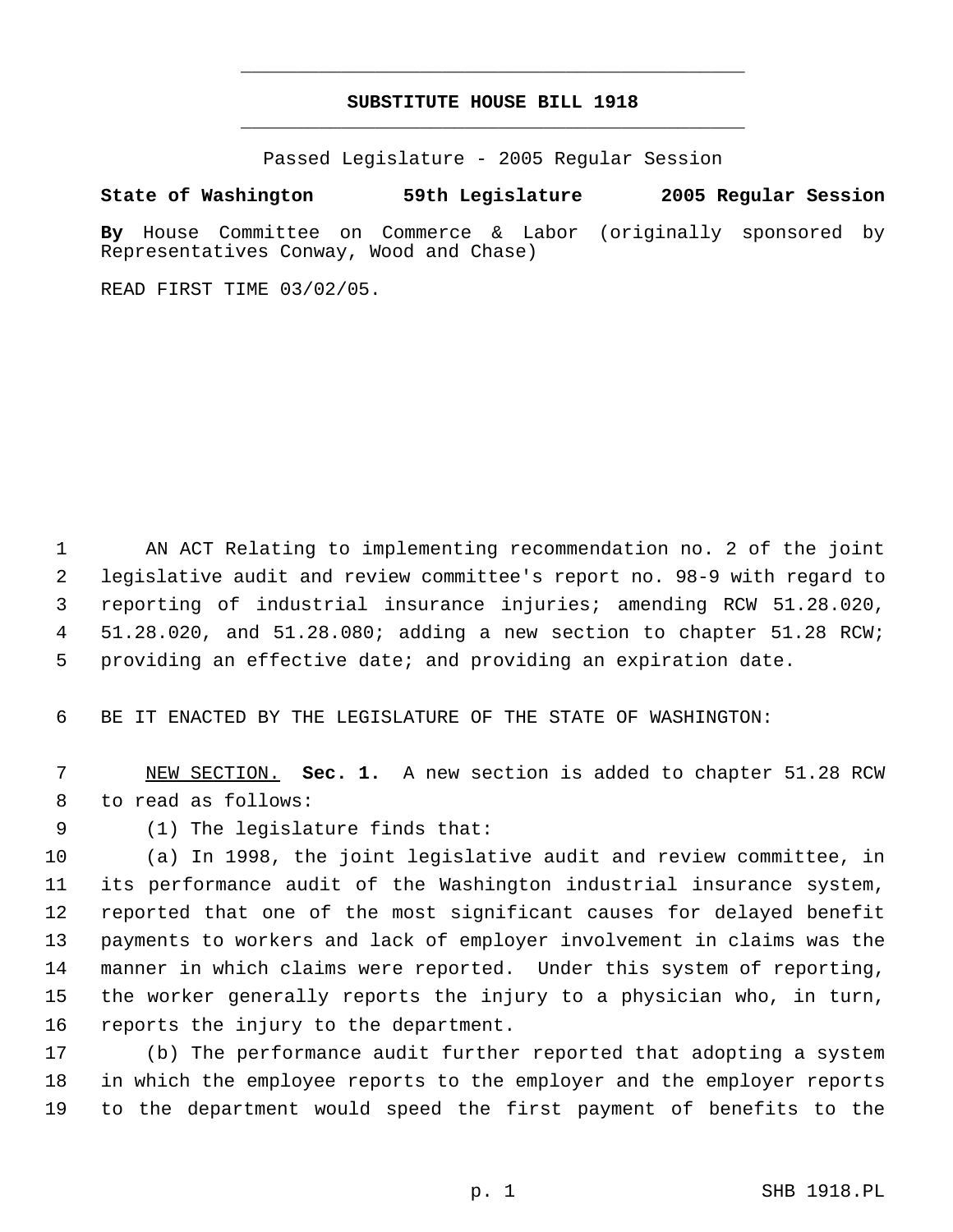worker and involve the employer, from the beginning of the claim, in assisting in the management of the claim, including returning the worker to work.

 (c) The performance audit also recognized that there would be instances in which workers would be reluctant to report injuries to employers and that, therefore, the system of physician reporting should be retained as an alternative, and employer reporting should be tested on a widespread basis.

 (2)(a) The department of labor and industries shall develop and implement an initiative to encourage the reporting of industrial injuries by the worker to his or her employer and by the employer to the department. Under this initiative, the department must take steps to educate workers and employers about the benefits and importance of prompt reporting of injuries.

 (b) By December 1, 2006, the department of labor and industries shall develop and make statutory recommendations for an alternative system of reporting injuries under which the worker would report to the employer and the employer would report to the department. Upon passage of such legislation, the department shall immediately begin an educational effort to promote this method of reporting.

(3)(a) The department must conduct a study of:

 (i) Claims that are not reported promptly, including but not limited to a review of the circumstances of such claims, the type of injuries involved in such claims, and the reasons for the failure to report such claims promptly;

 (ii) The effect of the educational initiative required under subsection (2)(a) of this section on whether the number of claims reported to employers increased, whether there was a reduction in delays in benefit payments, and whether there was an improvement in employer involvement in assisting with claims management and an increase in appropriate return-to-work and better outcomes for injured workers and employers; and

 (iii) The results of the efforts of the centers of occupational health education in early reporting and early notification of employers, and the general lessons that can be drawn from these results for the larger workers' compensation program.

 (b) By December 1, 2006, the department must report on the results of the study to the appropriate committees of the legislature.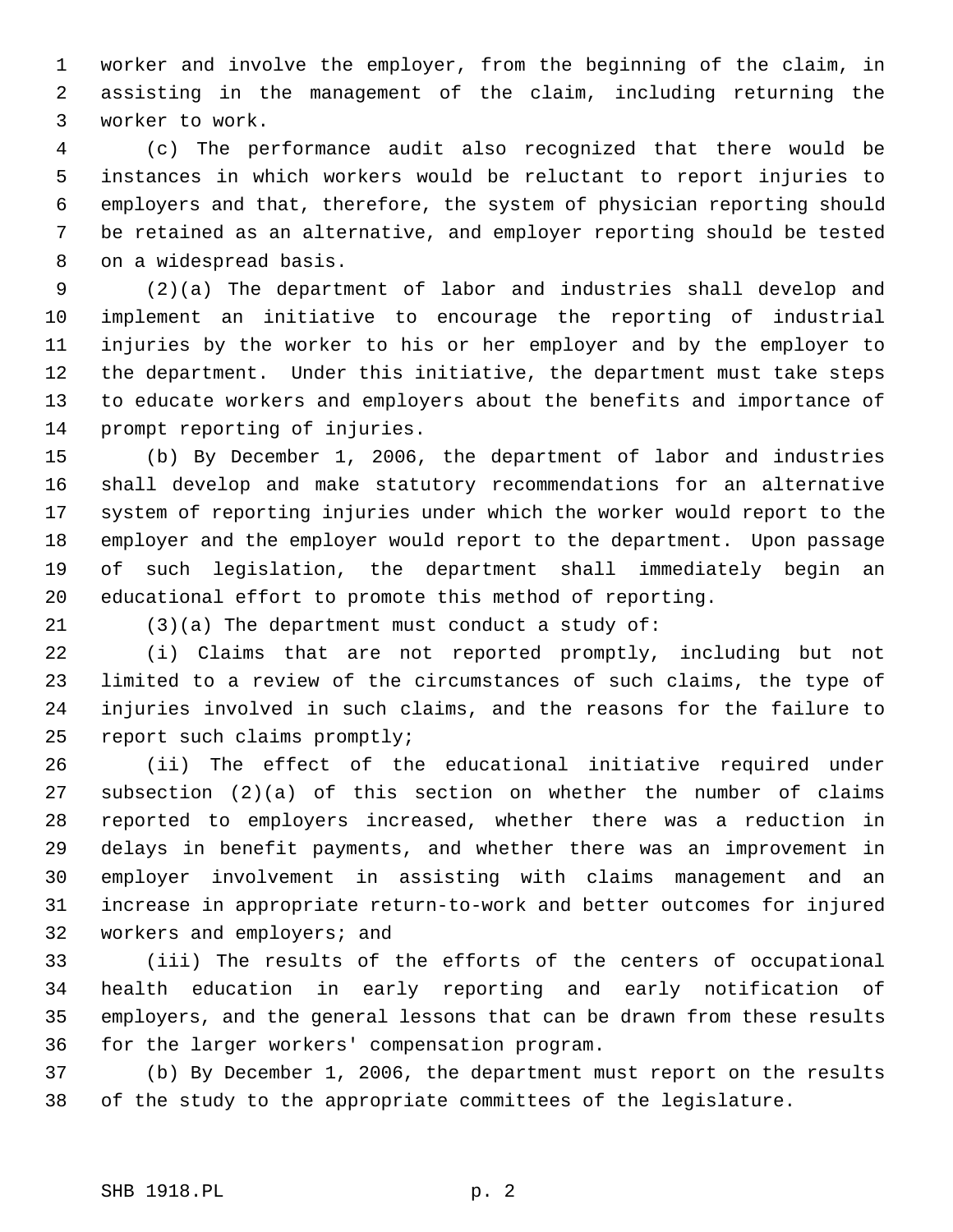**Sec. 2.** RCW 51.28.020 and 2004 c 65 s 4 are each amended to read as follows:

 (1)(a) Where a worker is entitled to compensation under this title he or she shall file with the department or his or her self-insured employer, as the case may be, his or her application for such, together with the certificate of the physician or licensed advanced registered nurse practitioner who attended him or her. An application form developed by the department shall include a notice specifying the worker's right to receive health services from a physician or licensed advanced registered nurse practitioner of the worker's choice under RCW 51.36.010, including chiropractic services under RCW 51.36.015, and listing the types of providers authorized to provide these services.

 (b) The physician or licensed advanced registered nurse practitioner who attended the injured worker shall inform the injured worker of his or her rights under this title and lend all necessary assistance in making this application for compensation and such proof of other matters as required by the rules of the department without charge to the worker. The department shall provide physicians with a manual which outlines the procedures to be followed in applications for compensation involving occupational diseases, and which describes claimants' rights and responsibilities related to occupational disease claims.

23 (2) If the application ((for compensation)) required by this 24 section is:

 (a) Filed on behalf of the worker by the physician or licensed advanced registered nurse practitioner who attended the worker, the physician or licensed advanced registered nurse practitioner may transmit the application to the department electronically using facsimile mail;

 (b) Made to the department and the employer has not received a copy of the application, the department shall immediately send a copy of the application to the employer; or

33 (c) Made to a self-insured employer, ((he or she)) the employer shall forthwith send a copy of the application to the department.

 **Sec. 3.** RCW 51.28.020 and 2001 c 231 s 2 are each amended to read as follows:

(1)(a) Where a worker is entitled to compensation under this title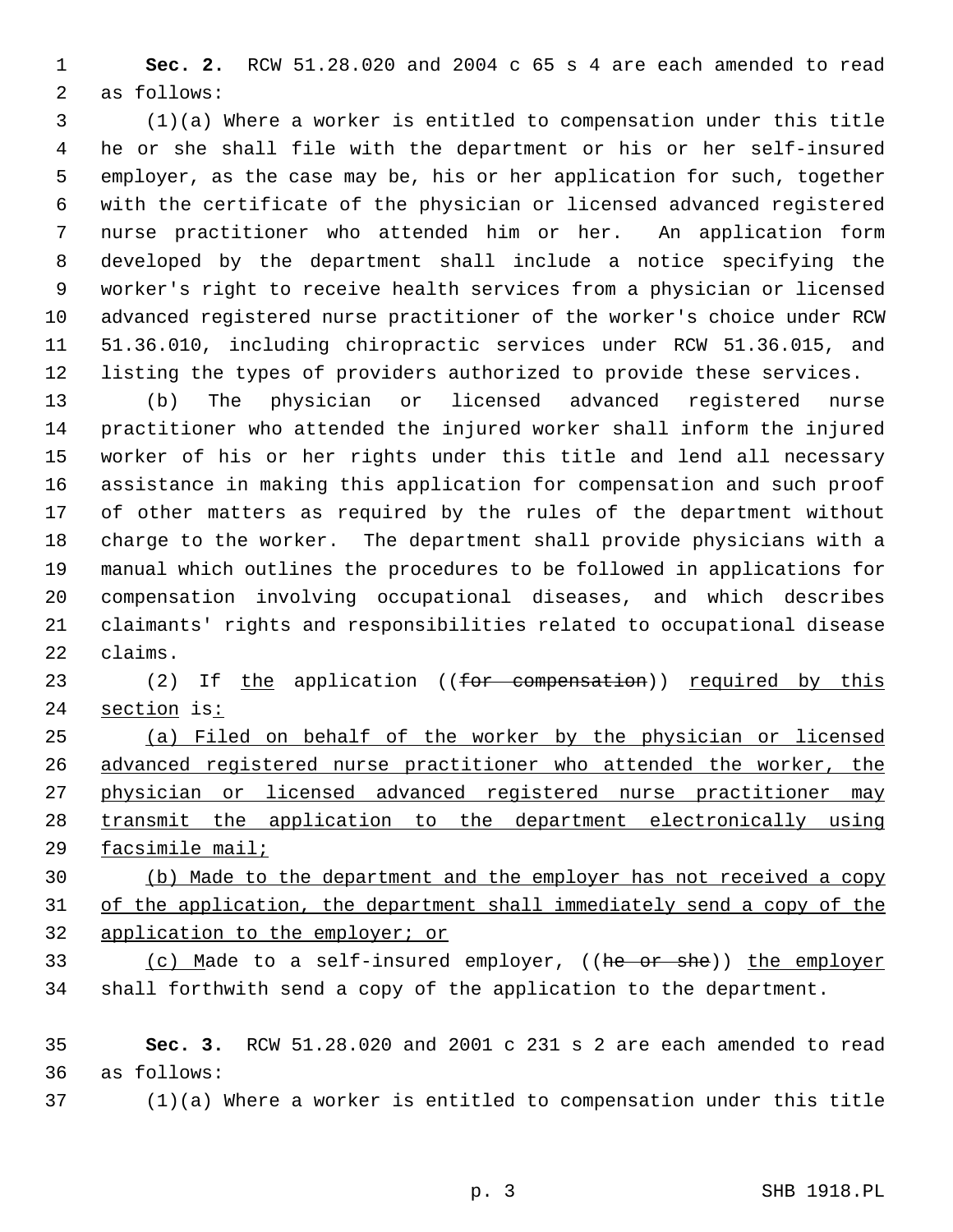he or she shall file with the department or his or her self-insured employer, as the case may be, his or her application for such, together with the certificate of the physician who attended him or her. An application form developed by the department shall include a notice specifying the worker's right to receive health services from a physician of the worker's choice under RCW 51.36.010, including chiropractic services under RCW 51.36.015, and listing the types of providers authorized to provide these services.

 (b) The physician who attended the injured worker shall inform the injured worker of his or her rights under this title and lend all necessary assistance in making this application for compensation and such proof of other matters as required by the rules of the department without charge to the worker. The department shall provide physicians with a manual which outlines the procedures to be followed in applications for compensation involving occupational diseases, and which describes claimants' rights and responsibilities related to occupational disease claims.

18 (2) If the application ((for compensation)) required by this section is:

 (a) Filed on behalf of the worker by the physician who attended the worker, the physician may transmit the application to the department 22 electronically using facsimile mail;

 (b) Made to the department and the employer has not received a copy 24 of the application, the department shall immediately send a copy of the application to the employer; or

26 (c) Made to a self-insured employer, ((he or she)) the employer shall forthwith send a copy of the application to the department.

 **Sec. 4.** RCW 51.28.080 and 1985 c 338 s 2 are each amended to read as follows:

30 (1) An employer shall be promptly notified by the department when: (a) The department has received an application for compensation under this title. If the employer is a state fund employer, the department shall instruct the employer to submit a report of accident form and provide a telephone number for assistance in the reporting process; and

36 (b) It has determined that a worker of that employer is entitled to compensation under RCW 51.32.090.